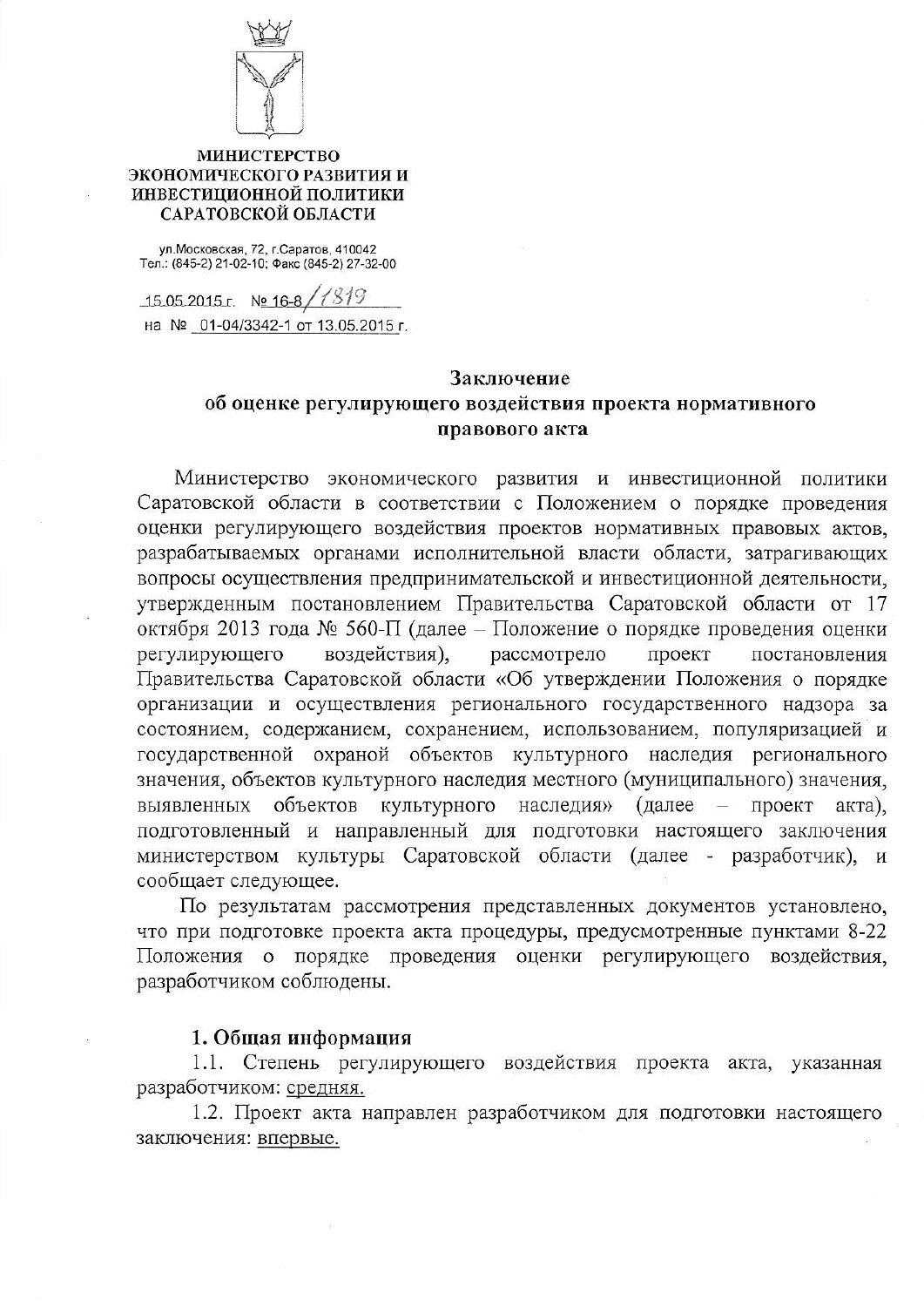1.3. Информация о предшествующей подготовке заключений об оценке регулирующего воздействия проекта акта (указывается в случае направления разработчиком проекта акта повторно): не проводилась.

электронный  $1.4.$ Полный адрес размещения проекта акта  $\bf{B}$ информационно-телекоммуникационной сети «Интернет» на официальном портале Правительства области:

проект нормативного правового акта размещен по адресу:

http://www.mincult.saratov.gov.ru/docs/kultnasled.php;

сводный отчет о результатах проведения оценки регулирующего воздействия размещен по адресу:

http://www.mincult.saratov.gov.ru/files/Prikazy/охрана%20культнаследия/Св отчет 8-24 апр 13 05.pdf

Публичные обсуждения проекта проводились разработчиком с 8 апреля по 24 апреля 2015 года, в том числе продление обсуждения - с 21 по 24 апреля.

1.5. Информация о проведении министерством экономического развития и инвестиционной политики Саратовской области публичных обсуждений: публичные обсуждения, предусмотренные п.27 Положения о порядке проведения оценки регулирующего воздействия, не проводились.

 $\overline{2}$ . Выводы министерства экономического развития И инвестиционной политики Саратовской области по проведению оценки регулирующего воздействия

2.1. Вывод о соблюдении разработчиком порядка проведения процедуры оценки регулирующего воздействия:

порядок проведения оценки регулирующего воздействия разработчиком соблюден в полном объеме.

2.2. Выводы об отсутствии/наличии (обоснованности наличия) в проекте акта положений, которые:

2.2.1. вводят избыточные обязанности, запреты и ограничения для предпринимательской и инвестиционной субъектов деятельности ИЛИ способствуют их введению:

Проект содержит обоснованные положения, предусматривающие дополнительные обязанности для юридических и физических лиц, связанные с обеспечением доступа проводящих выездную проверку должностных лиц и участвующих в выездной проверке экспертов и представителей экспертных организаций на объекты культурного наследия, подлежащие контролю. Положения, вводящие избыточные обязанности, запреты и ограничения, отсутствуют;

2.2.2. приводят к возникновению необоснованных расходов субъектов предпринимательской и инвестиционной деятельности:

положения, приводящие к возникновению необоснованных расходов, отсутствуют;